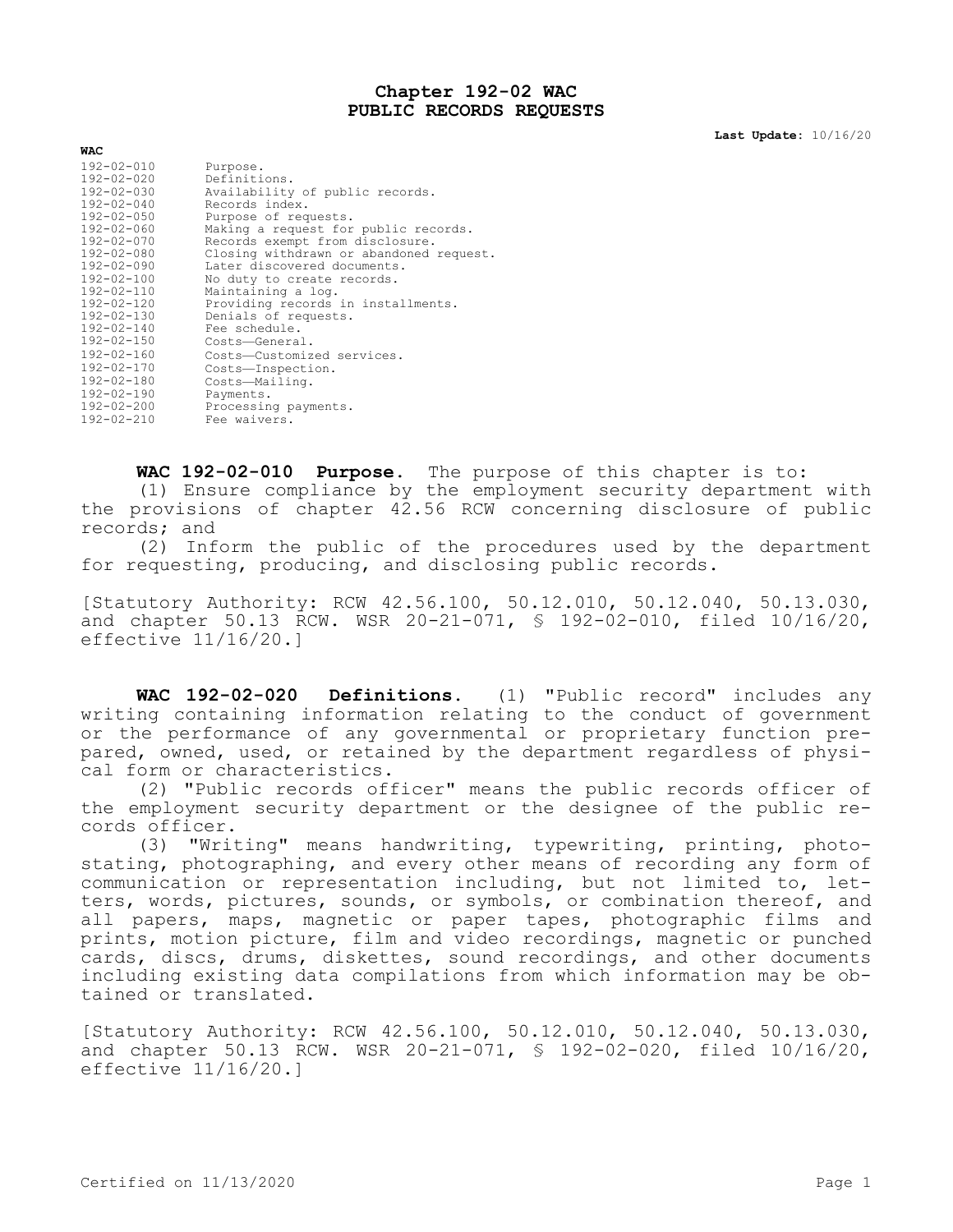**WAC 192-02-030 Availability of public records.** (1) Public records are available for inspection and copying during normal business hours of the department, as listed on the department's website.

(2) Records must be inspected at the offices of the department. (3) Many public records are available for inspection and copying

on the department's website at any time, at no cost.

[Statutory Authority: RCW 42.56.100, 50.12.010, 50.12.040, 50.13.030, and chapter 50.13 RCW. WSR 20-21-071, § 192-02-030, filed 10/16/20, effective 11/16/20.]

**WAC 192-02-040 Records index.** (1) The department finds that maintaining an index is unduly burdensome and would interfere with agency operations.

(2) Maintaining an index unduly burdens and interferes with the department's operations since there is no single index of department records, which are stored in multiple locations, and are frequently modified.

[Statutory Authority: RCW 42.56.100, 50.12.010, 50.12.040, 50.13.030, and chapter 50.13 RCW. WSR 20-21-071, § 192-02-040, filed 10/16/20, effective 11/16/20.]

**WAC 192-02-050 Purpose of requests.** (1) If a request is for a list of individuals, the department may:

(a) Ask the requestor if records are intended for a commercial purpose; and

(b) Require the requestor to provide information about the purpose of the use of the list.

(2) The department should specify on its request form that the department is not authorized to provide public records consisting of a list of individuals for a commercial use under RCW 42.56.070(8).

[Statutory Authority: RCW 42.56.100, 50.12.010, 50.12.040, 50.13.030, and chapter 50.13 RCW. WSR 20-21-071, § 192-02-050, filed 10/16/20, effective 11/16/20.]

**WAC 192-02-060 Making a request for public records.** (1) To request access to public records of the department, or seek assistance in making such a request, contact the public records officer at:

Public Records Officer P.O. Box 9046 Olympia, WA 98507-9046 Phone: 1-844-766-8930 Email: recordsdisclosure@esd.wa.gov

(2) Any person wishing to inspect or copy public records of the department shall make the request in writing to the public records officer through one of the following:

(a) On the department's request form;

(b) Through an online portal designated by the department for this purpose;

(c) By letter mailed to the address listed in subsection (1) of this section;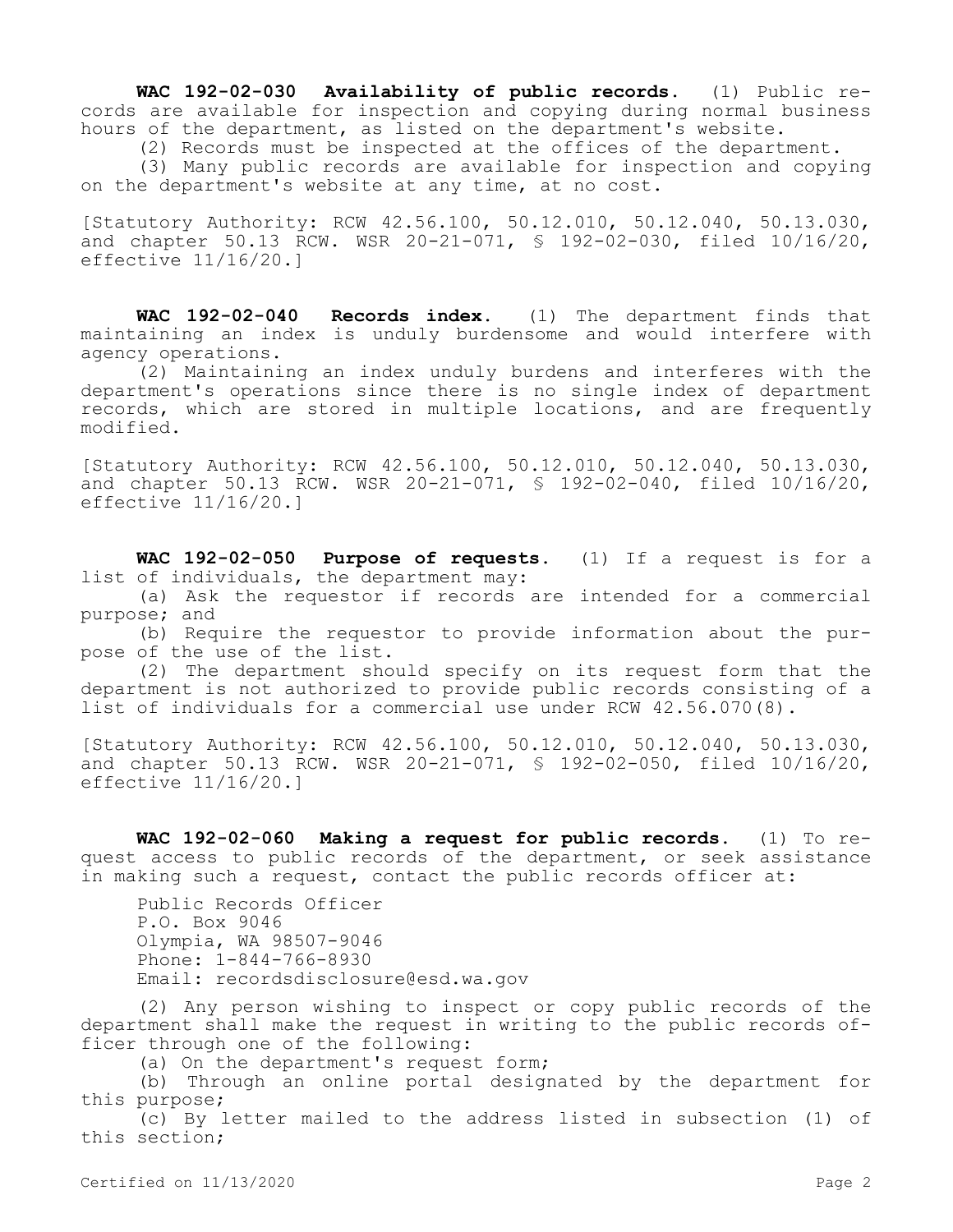(d) By email sent to the address listed in subsection (1) of this section; or

(e) By submitting the request in person at the address provided on the department's website.

(3) Public records request should include:

(a) The name of requestor;

(b) The address of requestor;

(c) Other contact information, including telephone number and any email address;

(d) Identification of the public records adequate for the public records officer to locate the records; and

(e) The date and time of day of the request.

(4) If the requestor wishes to have copies of the records made instead of simply inspecting them, the requestor should so indicate and make arrangements to pay for copies of the records or a deposit.

(5) A records request form is available for use by requestors at the office of the public records officer and online at the department's website.

(6) If requestors refuse to identify themselves or provide sufficient contact information, the department will respond to the extent feasible and consistent with the law.

[Statutory Authority: RCW 42.56.100, 50.12.010, 50.12.040, 50.13.030, and chapter 50.13 RCW. WSR 20-21-071, § 192-02-060, filed 10/16/20, effective 11/16/20.]

**WAC 192-02-070 Records exempt from disclosure.** (1) Some records are exempt from disclosure, in whole or in part.

(2) If the department believes that a record is exempt from disclosure and should be withheld, the public records officer will provide:

(a) The specific exemption; and

(b) A written explanation of why the record or a portion of the record is being withheld.

(3) If only a portion of a record is exempt from disclosure, but the remainder is not exempt, the public records officer will:

(a) Redact the exempt portions;

(b) Provide the nonexempt portions; and

(c) Indicate to the requestor in writing why portions of the record are being redacted.

[Statutory Authority: RCW 42.56.100, 50.12.010, 50.12.040, 50.13.030, and chapter 50.13 RCW. WSR 20-21-071, § 192-02-070, filed 10/16/20, effective 11/16/20.]

**WAC 192-02-080 Closing withdrawn or abandoned request.** (1) The public records officer may close a request when the requestor:

(a) Withdraws the request; or

(b) Fails to:

(i) Clarify a request at the direction of the department;

(ii) Fulfill the requestor's obligations to inspect the records; (iii) Pay the deposit;

(iv) Pay the required fees for an installment;

(v) Pay a customized service charge;

(vi) Make the final payment for the requested copies.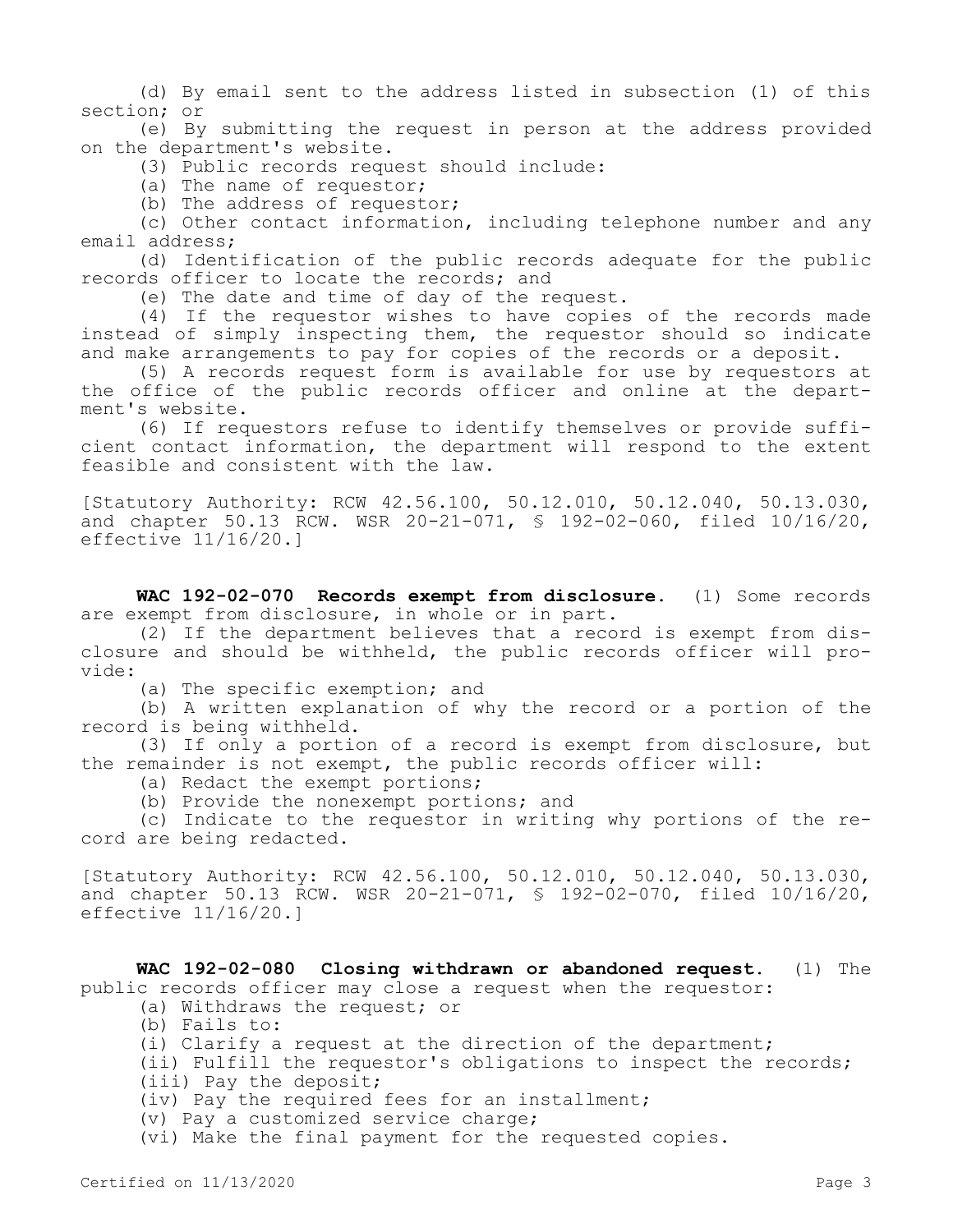(2) The department will indicate to the requestor that the department has closed the request, unless the department has already indicated in previous correspondence that the request would be closed under the circumstances in subsection (1) of this section.

[Statutory Authority: RCW 42.56.100, 50.12.010, 50.12.040, 50.13.030, and chapter 50.13 RCW. WSR 20-21-071, § 192-02-080, filed 10/16/20, effective 11/16/20.]

**WAC 192-02-090 Later discovered documents.** If, after the department has informed the requestor that it has provided all available records, the department becomes aware of additional responsive documents existing at the time of the request, the department will:

(1) Promptly inform the requestor of the additional documents; and

(2) Provide the discovered documents on an expedited basis.

[Statutory Authority: RCW 42.56.100, 50.12.010, 50.12.040, 50.13.030, and chapter 50.13 RCW. WSR 20-21-071, § 192-02-090, filed 10/16/20, effective 11/16/20.]

**WAC 192-02-100 No duty to create records.** The department is not obligated to create a new record to satisfy a records request.

[Statutory Authority: RCW 42.56.100, 50.12.010, 50.12.040, 50.13.030, and chapter 50.13 RCW. WSR 20-21-071, § 192-02-100, filed 10/16/20, effective 11/16/20.]

**WAC 192-02-110 Maintaining a log.** The department must maintain a log of public records requests to include:

- (1) The identity of the requestor if provided by the requestor;
	- (2) The date the request was received;
	- (3) The text of the original request;

(4) A description of the records redacted or withheld and the reasons therefor; and

(5) The date of the final disposition of the request.

[Statutory Authority: RCW 42.56.100, 50.12.010, 50.12.040, 50.13.030, and chapter 50.13 RCW. WSR 20-21-071, § 192-02-110, filed 10/16/20, effective 11/16/20.]

**WAC 192-02-120 Providing records in installments.** (1) If applicable, the department may provide:

(a) Records on a partial or installment basis as records that are part of a larger set of requested records are assembled or made ready for inspection or disclosure;

- (b) Links to records on the agency's website as an installment;
- (c) Installments as the records are assembled; and
- (d) Records in logical batches.

(2) The department may choose to only assemble the first installment. If the requestor claims or reviews the first installment, the department will then assemble the next installments.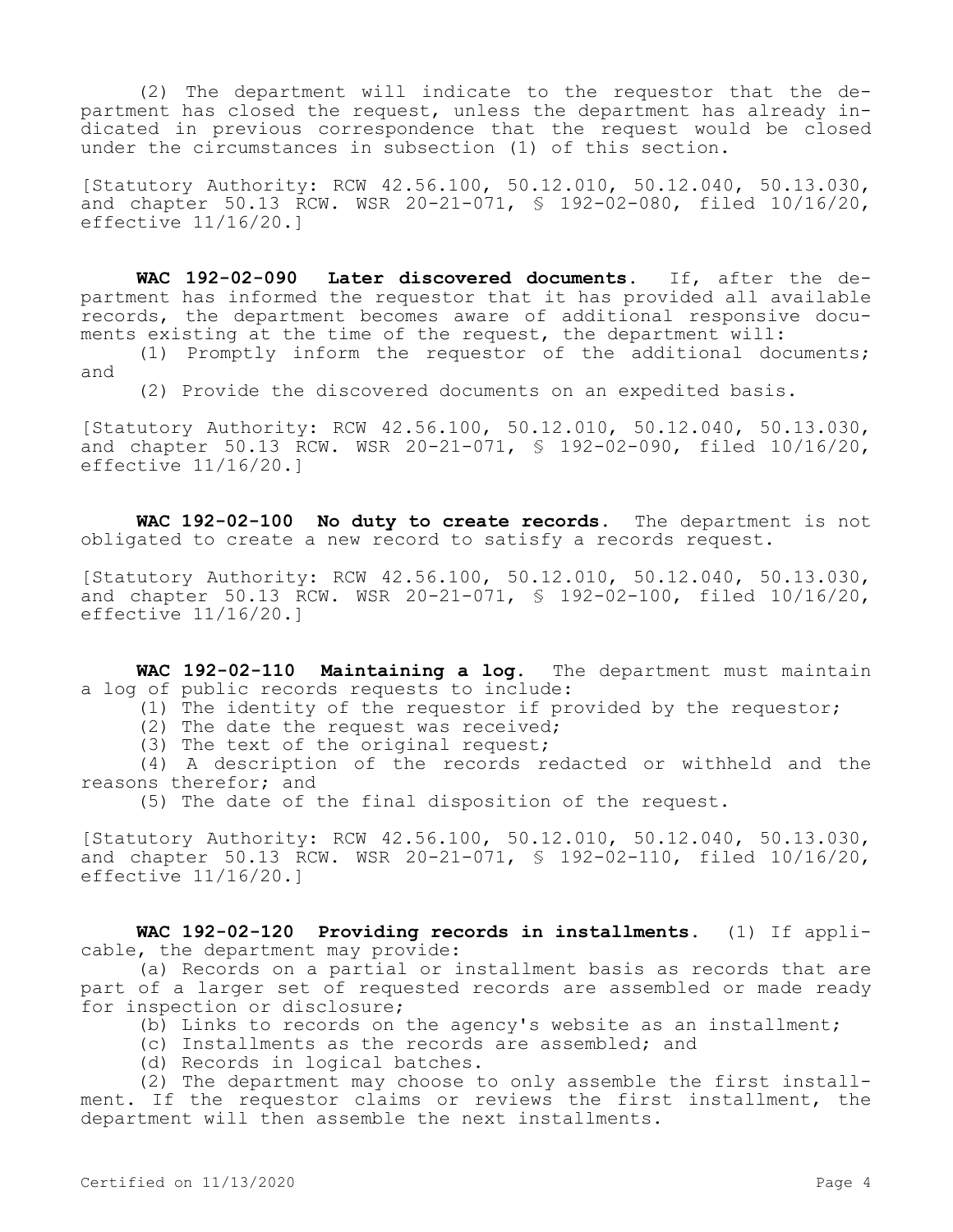(3) The department may assess charges per installment for copies made for the requestor, unless the department is using the flat fee charge provided in RCW 42.56.120.

[Statutory Authority: RCW 42.56.100, 50.12.010, 50.12.040, 50.13.030, and chapter 50.13 RCW. WSR 20-21-071, § 192-02-120, filed 10/16/20, effective 11/16/20.]

**WAC 192-02-130 Denials of requests.** (1) A denial of a request for records will be accompanied by a written statement of the specific reasons therefor.

(2) If the department denies a requestor access to public records because it claims the record is exempt in whole or in part from disclosure, the requestor may request the attorney general's office to review the matter, pursuant to RCW 42.56.530. The attorney general has adopted rules on such requests in WAC 44-06-160.

(3) Any person may obtain court review of denials of public records requests pursuant to RCW 42.56.550.

[Statutory Authority: RCW 42.56.100, 50.12.010, 50.12.040, 50.13.030, and chapter 50.13 RCW. WSR 20-21-071, § 192-02-130, filed 10/16/20, effective 11/16/20.]

**WAC 192-02-140 Fee schedule.** The fee schedule is available on the department's website.

[Statutory Authority: RCW 42.56.100, 50.12.010, 50.12.040, 50.13.030, and chapter 50.13 RCW. WSR 20-21-071, § 192-02-140, filed 10/16/20, effective 11/16/20.]

**WAC 192-02-150 Costs—General.** (1) In order to timely implement a fee schedule consistent with the Public Records Act, it is more cost efficient, expeditious, and in the public interest for the department to adopt the state legislature's approved fees and costs for most of the department records, as authorized in RCW 42.56.120 and as published in the agency's fee schedule. Notwithstanding, for unemployment insurance records covered by chapter 192-15 WAC, the department may charge fees for records consistent with state or federal law.

(2) The department is not calculating actual costs for copying its records because to do so would be unduly burdensome for the following reasons:

(a) The department does not have the resources to conduct a study to determine actual copying costs for all its records.

(b) Conducting a study to determine actual copying costs would interfere with other essential department functions.

(c) Through the legislative process, the public and requestors have commented on and been informed of authorized fees and costs provided in the Public Records Act, including RCW 42.56.120 and other laws.

[Statutory Authority: RCW 42.56.100, 50.12.010, 50.12.040, 50.13.030, and chapter 50.13 RCW. WSR 20-21-071, § 192-02-150, filed 10/16/20, effective 11/16/20.]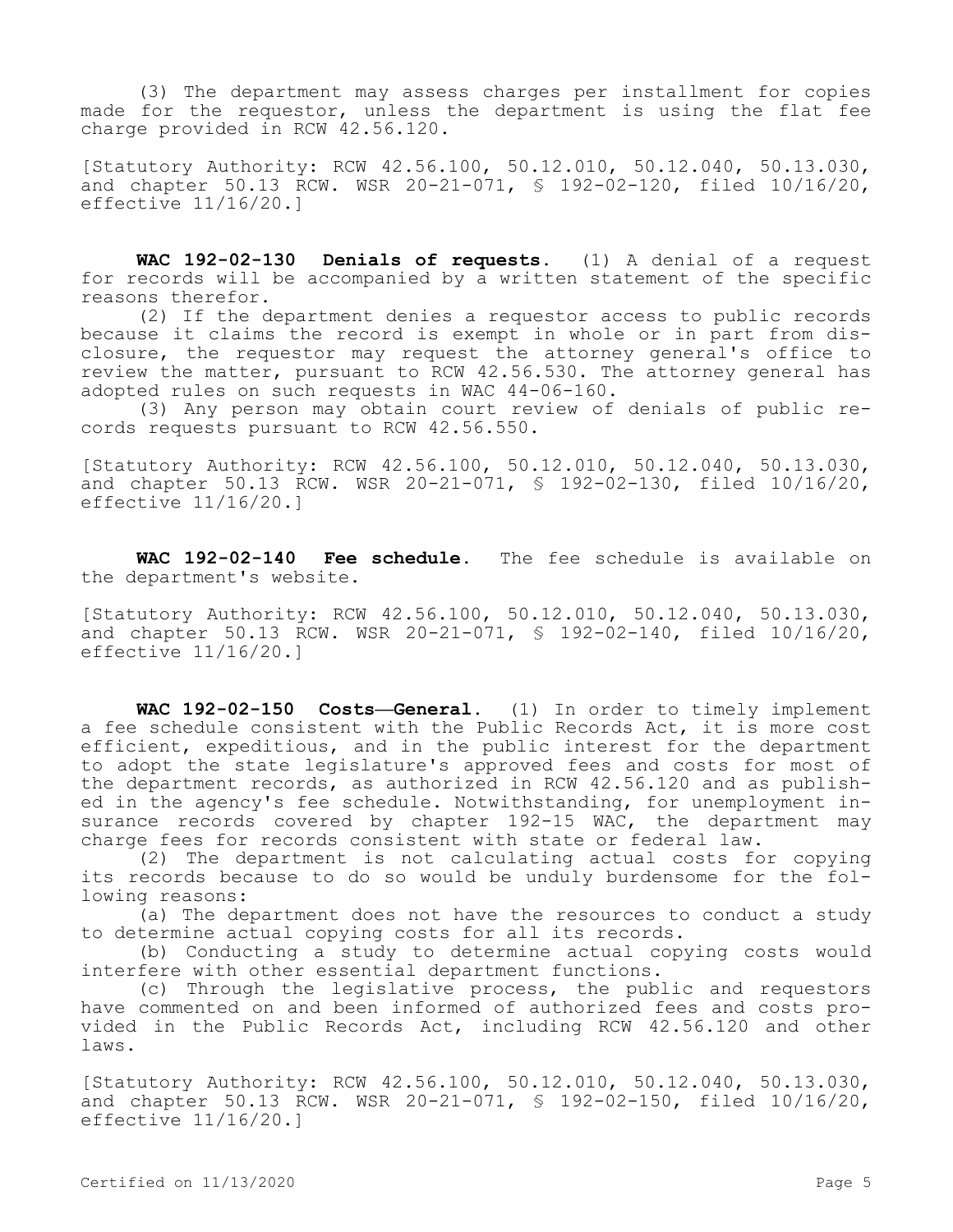**WAC 192-02-160 Costs—Customized services.** (1) If the department estimates that a request would require the use of information technology expertise to prepare data compilations, or provide customized electronic access services when such compilations and customized access services are not used by the department for other department purposes, the department may impose a customized service charge.

(2) The customized service charge is:

(a) Intended to reimburse the department up to the actual cost of providing the customized services; and

(b) In addition to the charge imposed for providing copies of public records.

(3) The department will:

(a) Notify the requestor of the customized service charge to be applied to the request;

(b) Include:

(i) An explanation of why the customized service charge applies;

(ii) A description of the specific expertise; and

(iii) A reasonable estimate cost of the charge.

(c) Provide the requestor the opportunity to amend the request in order to avoid or reduce the cost of a customized service charge.

[Statutory Authority: RCW 42.56.100, 50.12.010, 50.12.040, 50.13.030, and chapter 50.13 RCW. WSR 20-21-071, § 192-02-160, filed 10/16/20, effective 11/16/20.]

**WAC 192-02-170 Costs—Inspection.** There is no fee for inspecting public records, including inspecting records on the department's website.

[Statutory Authority: RCW 42.56.100, 50.12.010, 50.12.040, 50.13.030, and chapter 50.13 RCW. WSR 20-21-071, § 192-02-170, filed 10/16/20, effective 11/16/20.]

**WAC 192-02-180 Costs—Mailing.** The department may charge actual costs of mailing, including the cost of the shipping container.

[Statutory Authority: RCW 42.56.100, 50.12.010, 50.12.040, 50.13.030, and chapter 50.13 RCW. WSR 20-21-071, § 192-02-180, filed 10/16/20, effective 11/16/20.]

**WAC 192-02-190 Payments.** Payment may be made to the department by:

- (1) Check;
- (2) Money order; or
- (3) Other means as provided by the department.

[Statutory Authority: RCW 42.56.100, 50.12.010, 50.12.040, 50.13.030, and chapter 50.13 RCW. WSR 20-21-071, § 192-02-190, filed 10/16/20, effective 11/16/20.]

**WAC 192-02-200 Processing payments.** (1) Before beginning to make copies or processing a customized service, the public records of